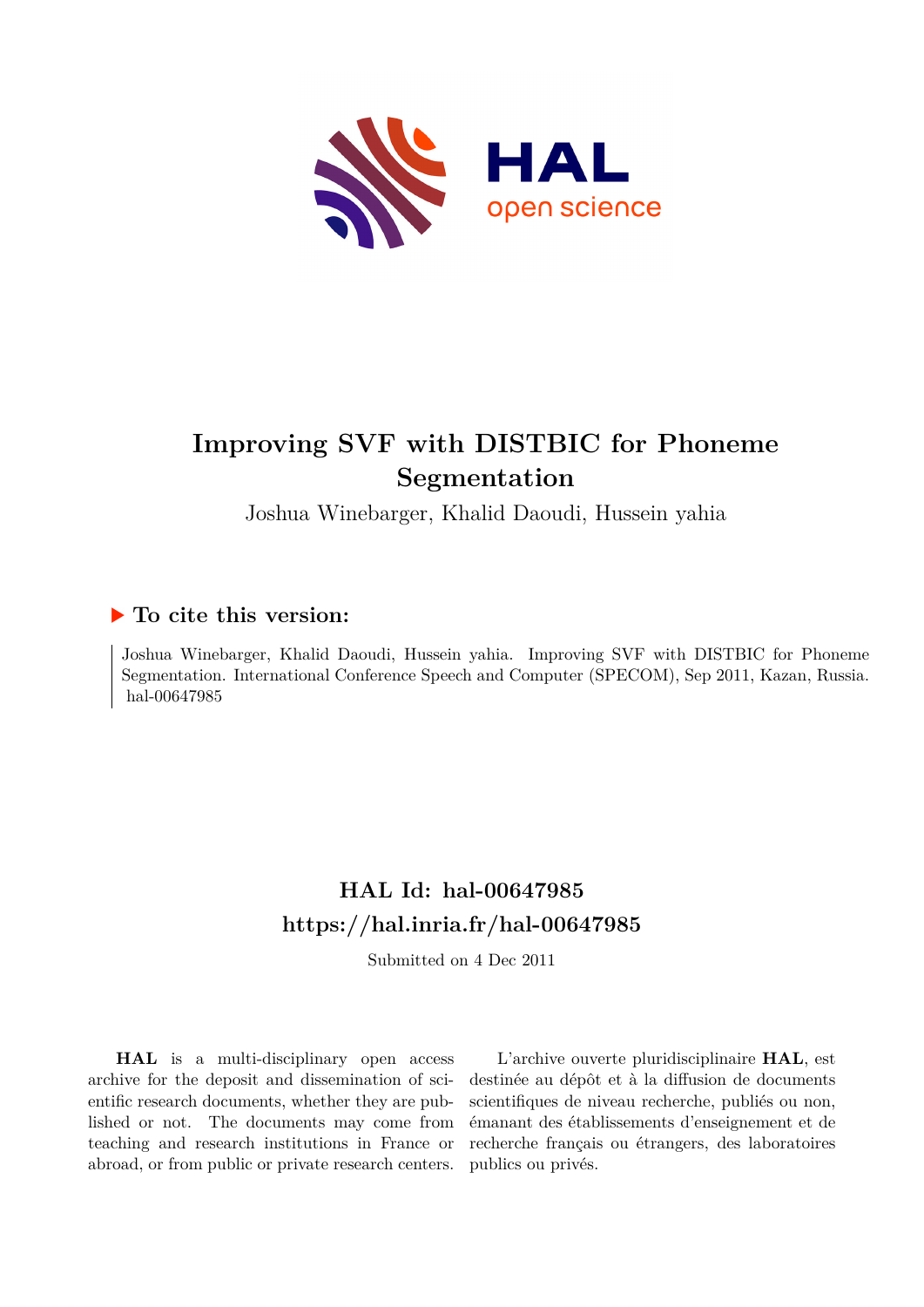### Improving SVF with DISTBIC for Phoneme Segmentation

*Joshua Winebarger, Khalid Daoudi, Hussein Yahia INRIA (GEOSTAT team)* http://geostat.bordeaux.inria.fr

#### **Abstract**

In this paper we examine an application for phoneme segmentation of DISTBIC, a two-pass, textindependent method traditionally used for speaker segmentation. The novelty of this paper is its experimentation with use of the spectral variation function (SVF), a simple non-parametric method for phone segmentation, as a replacement for the distance measure of the first pass of DISTBIC. In doing so we aim to produce a computationally efficient method for text-independent phoneme segmentation that provides good performance. Experiments are carried out on the TIMIT database. We give a performance comparison between the SVF as previously used for segmentation, our DISTBIC-SVF algorithm, and another state-of-the-art algorithm.

#### 1. Introduction

Phoneme segmentation generally describes the task of automatically estimating the location of the boundaries between phonemes in speech. Given a speech signal, the application of such segmentation should produce a series of time indices corresponding to the most likely location of the transitions between phonemes. Such a segmentation is useful for speech coding, training text-to-speech systems, speech indexing or annotating spoken corpora. A well-performing automatic segmentation process is especially needed in the latter example, where corpora can reach very large sizes and the speed of a manual segmentation by expert phoneticians is over 130 times real-time [1].

Segmentation methods can be divided into two broad classes: text-dependent (TD) and text-independent (TI.) Text-dependent methods such as Hidden Markov Models (HMMs) perform segmentation based on both the speech signal and indications of the phonemes present, either through the provision of a phonemic transcriptions or the incorporation of a model trained on a corpus of manually segmented data. This may provide a high-quality segmentation, but is also the source of disadvantages, since the models require a large amount of training and are linguistically constrained in that they presuppose certain phonemes. TI methods on the other hand, avoid extensive training at the expense of performance, using only acoustic information for the detection of transitions. These methods may be useful in multi-lingual applications or situations where phonetic transcriptions are unavailable or inaccurate. [2]

There exist many varieties of TI methods [2] [3]. One classical and easy-to-implement technique, figuring in several papers as a method of finding sub-word transitions, is the use of the spectral variation function (SVF.) Methods of employing the SVF found in the literature vary: [4] used the SVF to find subword transitions with the aid of some heuristic rules using energy and zero-crossing rate. [5] used three variants of the SVF to segment telephone-quality speech. [6] incorporated the SVF as one of the features used in an HMM, whereas it was used by [7] as a means to constrain the transition of the HMM from one phoneme to another. Lastly, [2] and [3] used SVF as a stand-alone method as a reference against other phoneme segmentation methods.

While SVF has the virtue of being computationally inexpensive, it is, as with many non-parametric methods, prone to a high rate of so-called false alarms, leading to unsatisfying overall performance. In this paper we propose to apply the DISTBIC algorithm [8] to the SVF to correct for this deficiency. DISTBIC, which has been used in the past both for speaker turn detection [8] and for phoneme segmentation [3], is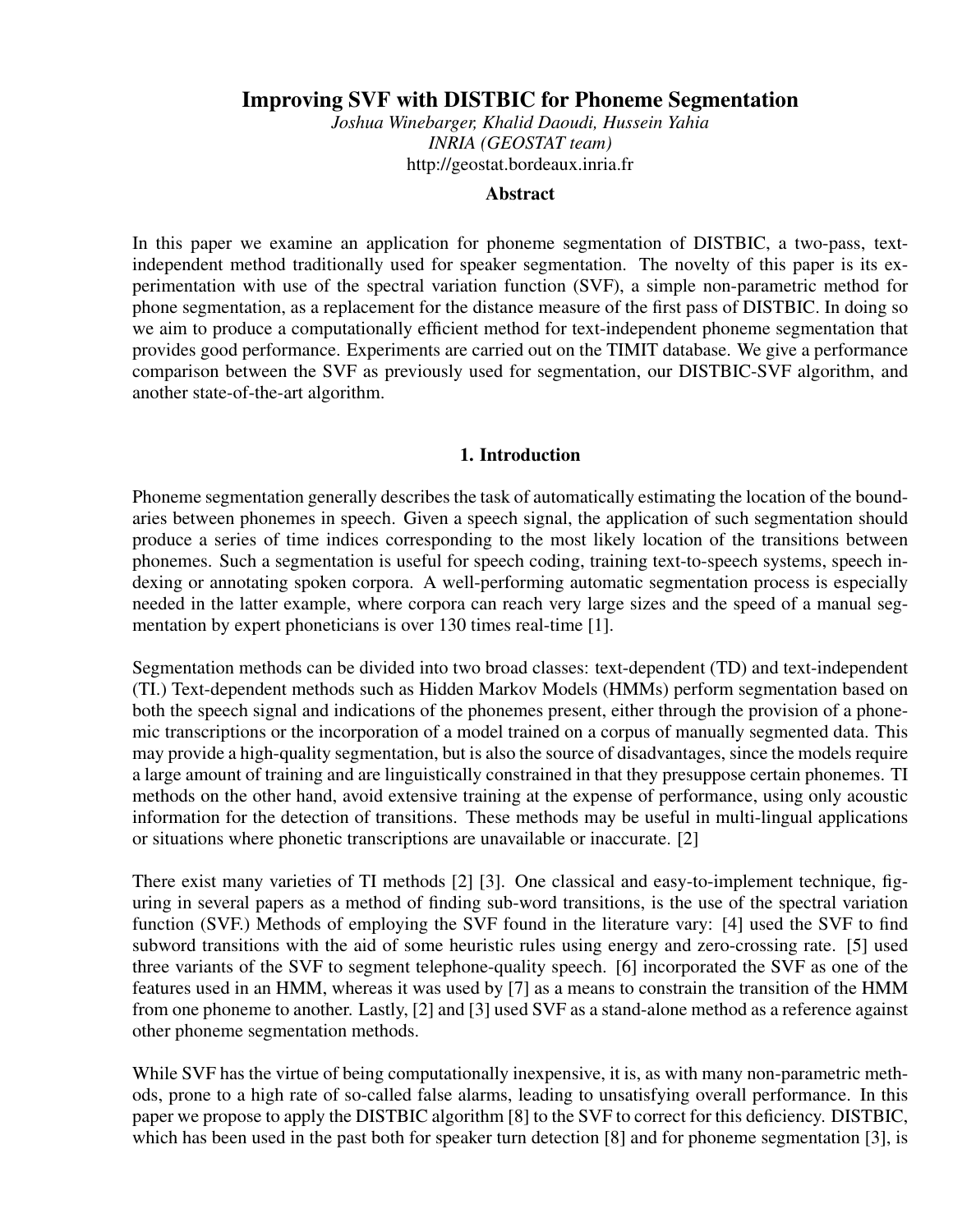a two-step process which incorporates heuristics and a penalized statistical likelihood ratio test (LLRT) to reduce error rates.

We compare the performance of our algorithm to that another state-of-the art TI method, the Microcanonical Multi-scale Formalism (MMF).

#### 2. SVF

The SVF is a measure of magnitude of overall spectral change from frame to frame, providing a way to quantify the quasi-instantaneous spectral change in a signal with a single value. Traditionally, it is computed as an angle between two normalized cepstral vectors separated by some frame distance, these vectors being the difference between the cepstrum and its average over a multi-frame window.

One form of the SVF is found in [9], where it is employed to estimate an upper limit on the number of phone segments in a speech signal. The expression of this SVF is simply the norm of the delta-cepstral coefficients for the frame *k*:

$$
SVF_{\Delta cep}(k) = \sqrt{\sum_{m=1}^{p} [\Delta C_k(m)]^2}
$$
 (1)

with  $C_k$  being the mel-frequency cepstrum (MFCC) for frame k and p being the order of the MFCC.

This tendency of the SVF toward over-segmentation, exploited by [9] to give an upper bound on the number of segments, seems to suggest it may be well suited for use with DISTBIC. We hypothesized that applying the heuristic first step of DISTBIC to SVF may provide useful candidate points for the second step of DISTBIC, which uses BIC to reject spurious segmentation candidates found in the first. We chose to use the SVF found in [9] rather than that described in [6] since it is computationally less expensive and has fewer parameters to tune such as the window size or the separation of the left and right contexts.

Applying the SVF to a signal produces a series or curve with the peaks corresponding to areas of rapid, intense spectral change. Traditional approaches to finding a segmentation with this curve identify the phoneme transitions as the minima of its second derivative, sometimes after the application of some smoothing [4]. We followed this approach without smoothing for our implementation of a segmentation with SVF.

#### 3. DISTBIC with SVF

#### *3.1 Distance Curve*

The starting point of the DISTBIC algorithm is the production of a distance curve computed from the features extracted from the signal. This distance curve is the basis for a set of candidate transitions selected by heuristics, which are then verified with hypothesis testing. Previous works have proposed several measures for this curve, such as the generalized likelihood ratio (GLR) generated from two fixed windows sliding along the signal, or the Kullback-Leibler divergence measure. In our work, we treat the SVF as the distance curve.

Next, the heuristics examine the maxima of the distance curve and produce a set of candidate transition points. A series of rules are used to choose maxima which are more likely to correspond to phoneme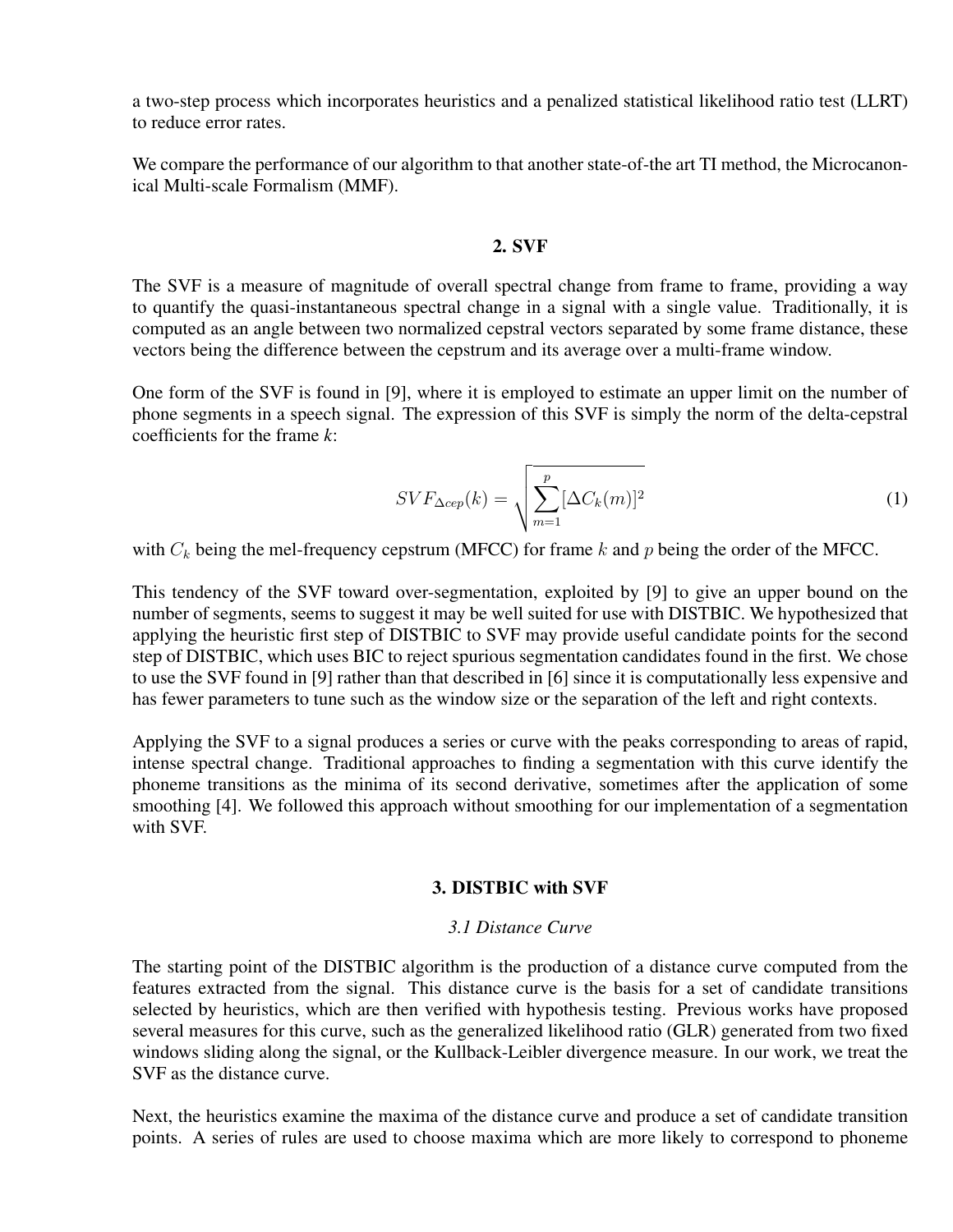

Figure 1: Example of the heuristic measures involved in the heuristics of DISTBIC

transition points. It is recommended in [8] to low-pass filter the distance curve *d(t)* prior to use of the heuristics. We do not include this step since the choice of the filter increases the space of parameters to be tuned, whereas our goal is to maintain simplicity in our system.

First, we ensure a minimum distance between candidate peaks by enforcing a minimum distance  $h_2$  between maxima. If two maxima are separated by less than this distance, they are merged by replacing them with a point located at their averaged position and possessing their averaged magnitude.

To be chosen as a candidate, the difference between a maximum and the minima to its left and right must be greater than the standard deviation of the signal multiplied by tuning factor  $\alpha$ :

$$
|d(max) - d(min_r)| > \alpha\sigma \text{ and } |d(max) - d(min_l)| > \alpha\sigma
$$

In the case of a maximum occurring at the left (resp. right) limit of the signal with no left (resp. right) minimum adjacent, we consider only the difference between the maximum and its right (resp. left) minimum.

#### *3.2 Dynamic Windowing with BIC*

The second stage of DISTBIC is a process of dynamic windowing, wherein we verify the candidate transitions of the previous step using an hypothesis test based on the  $\Delta BIC$  statistic. This hypothesis test is posed as follows. We wish to know if frame number  $j$  contains a transition point. We form two subwindows of the feature vectors:  $X = (x_{j-N_X}, \ldots, x_j)$  and  $Y = (x_j, \ldots, x_{N_Y})$  with  $N_X$  and  $N_Y$  being the length of each window, and their concatenations denoted simply as Z. Further, we assume that the features within conform to a multi-dimensional Gaussian model. The hypothesis test is then

- $H_0: Z \sim N(\mu_Z, \Sigma_Z)$  meaning that the two windows contain features from the same phoneme
- $H_1: X \sim N(\mu_X, \Sigma_X)$  and  $Y \sim N(\mu_Y, \sigma_Y)$  meaning that the windows contain two different phonemes

with  $\mu$  and  $\sigma$  being the mean vectors and covariance matrices of the windows. The test is formulated as a maximum likelihood ratio:

$$
R(j) = \frac{N_Z}{2} \log |\Sigma_Z| - \frac{N_X}{2} \log |\Sigma_X| - \frac{N_Y}{2} \log |\Sigma_Y|
$$
 (2)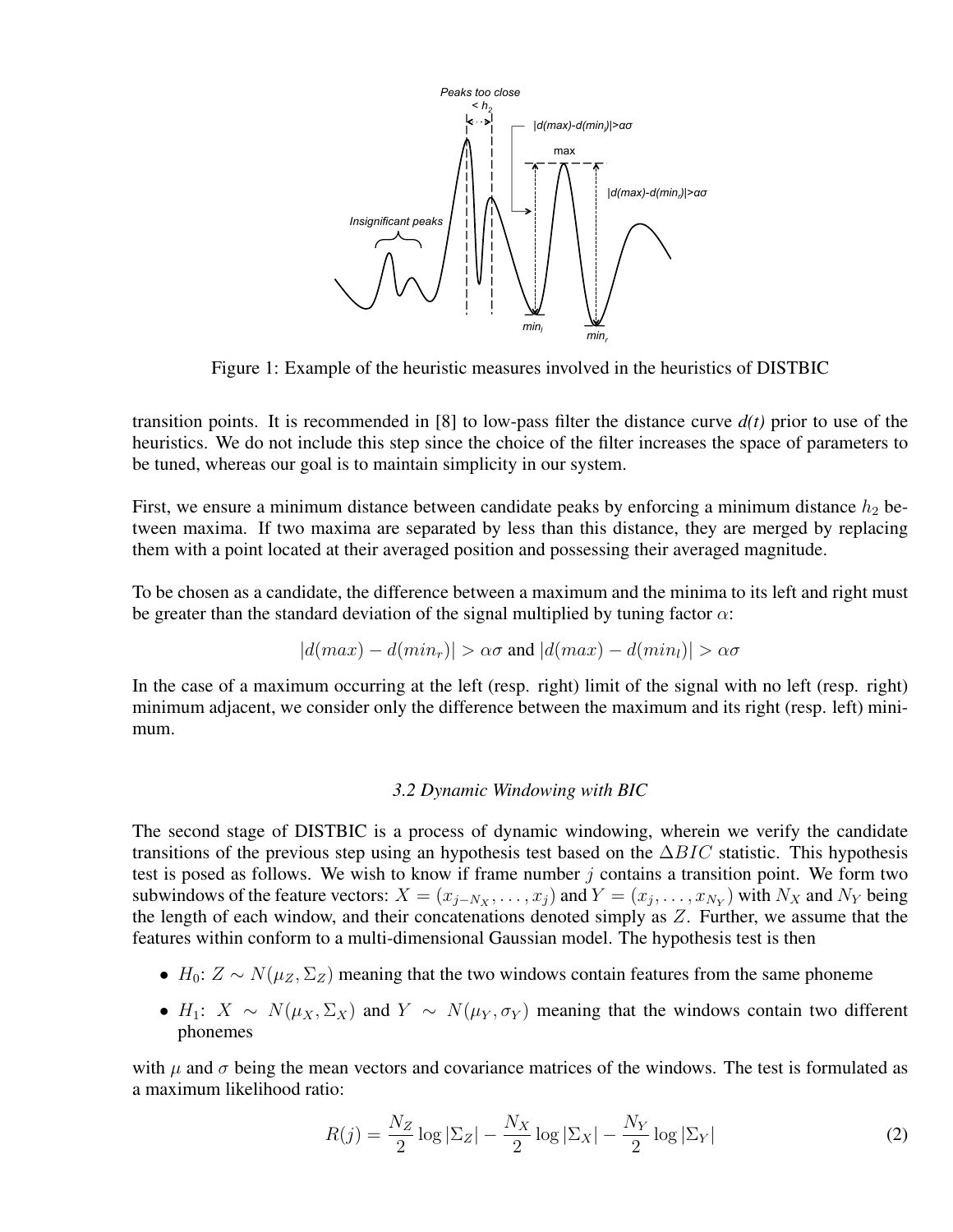The  $\Delta BIC$  value is the maximum likelihood ratio penalized by model complexity:  $\Delta = -R(j) + \lambda P$ where P, the penalty factor, is given as  $P = \frac{1}{2}(p + \frac{1}{2}p(p + 1)) \log(N_Z)$  with p being the dimension of the feature vectors.  $\lambda$  is is a tuning parameter used to control the rejection sensitivity. If  $\Delta BIC > 0$ , we conclude that a transition exists.

The dynamic windowing algorithm uses this  $\Delta BIC$  hypothesis test as follows. Define  $Q = \{q_0, q_1, \ldots, q_N\}$ as the transitions found from the distance (SVF) and heuristics. To begin, we form three windows,  $X, Y$ , and Z as before, with the limits of X being  $[q_0, q_1]$ , Y being  $[q_1, q_2]$ , and Z being  $[q_0, q_2]$ . At this point in our algorithm, we again extract features (with different parameters than those used in the part of the algorithm described in section 3.1) We calculate the covariance matrices for these windows and compute the  $\Delta BIC$  score. If we verify the candidate, we shift both windows at their default size, with X being  $[q_1, q_2]$ , Y being  $[q_2, q_3]$ , and Z being  $[q_1, q_3]$ . On the other hand, if the candidate is rejected by  $\Delta BIC$ , we maintain X at  $[q_0, q_1]$  and increment the right-hand limit of Y by one transition, such that its bounds are  $[q_1, q_3]$ , with Z again spanning both X and Y. Then we perform again a ∆BIC test. The process is repeated until we have covered the entire signal. Finally, the candidates that were verified are considered the output of the algorithm.

#### 4. Experimental Results

#### *4.1 Experimental Setup*

The TIMIT database was used for evaluation of our algorithm. The SA sentences were excluded since they are the same for each speaker in the database [2] and serve merely to compare accents. We used a subset of three hundred randomly chosen files (approximately 10% of the 'train' portion from the database) for use in selection of the algorithm parameters yielding the best performance. Aiming for the best F1 score for the SVF algorithm, we tried 156 variations in the value of the parameters MFCC frame step size and frame length over the three hundred file set.

Choosing the parameters of DISTBIC-SVF for  $F1$  proceeded in two steps. We performed trials of the first stage of the algorithm (SVF with heuristics), with 160 different configurations of the parameters  $\alpha$ , MFCC frame step, and MFCC frame length. Among those which produced segmentations with HR  $> 75\%$ , we selected the four combinations of parameters giving the highest ratio of HR to FAR.

Parameters for the second stage of the algorithm (dynamic windowing with  $\Delta BIC$ ) were found in two sub-steps, with parameters  $\lambda$ , MFCC frame step, and MFCC frame length being tuned. We used a 20-file subset of the 300-file set to search for the  $25\%$  of parameter configurations giving the best  $F1$  score. These candidates configurations were tried on the 300-file subset, with the candidate giving the best  $F1$ being selected as the final configuration.

Last, the SVF and DISTBIC-SVF algorithms were evaluated on the full TIMIT database excluding the 300-file subset.

The features used were the first 12 MFCCs computed using the default settings of the Voicebox toolbox for Matlab, with the MFCC frame size and step that gave the optimal performance for each method given in section 4.3.

#### *4.2 Performance Measures*

We measured the discrepancy between the manual and automatic segmentations through several measures. Partial performance measures were used: the Hit Rate (HR), which is the ratio of correctly detected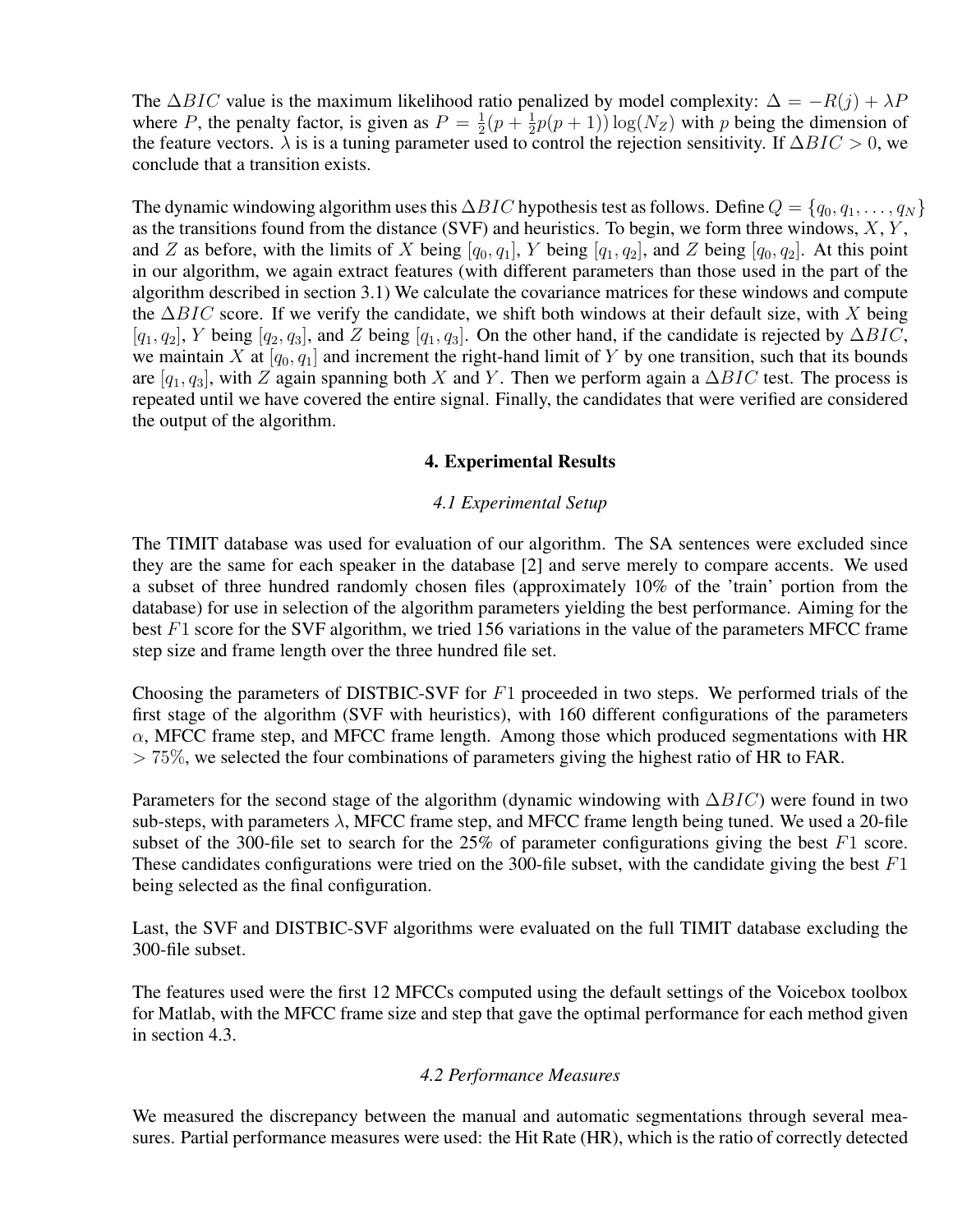boundaries to the number of reference transcriptions, the Oversegmentation (OS), which is the difference between the number of detected transitions and the number of reference transcriptions over the number of reference transcriptions, and the False Alarm Rate (FAR), which is the difference between the number of detections and hits over the number of detections.

$$
HR = \frac{\text{hits}}{\text{transcriptions}} \quad OS = \frac{\text{detections - transcriptions}}{\text{transcriptions}} \quad FAR = \frac{\text{detections - hits}}{\text{detections}}
$$

We further define the Percent Correct (PCR) as  $1 - FAR$ .

The composite performance measure the most often used in the literature is the  $F_1$  measure, a harmonic mean of PCR and HR:

$$
F1 = \frac{2 \cdot PCR \cdot HR}{PCR + HR} \tag{3}
$$

An automatic segmentation point was counted as a hit if it fell within 20 milliseconds of a manual segmentation point not already associated with another automatic segmentation point. In the case of two or more automatic segmentations falling within this interval, we count only the earliest one as a hit, the rest being counted as insertions.

### *4.3 Results*

We compared the performance of our DISTBIC-SVF method to SVF as described in section 2, as well as another method based on the microcanonical multiscale formalism [10]. This latter method is a samplebased segmentation which employs computation of local geometrical parameters to yield a function termed the *ACC*, from which candidate transition points are derived. Dynamic windowing with an LLRT is then used to verify these candidate points.

The results of testing each method on the TIMIT database are presented in table 1. An MFCC frame step of 10 ms and frame length of 20 ms were found to give the best  $F1$  performance for the SVF algorithm. The parameters giving the best  $F1$  value for DISTBIC-SVF are given in table 2.

| score      | MMF-LLRT | <b>SVF</b> | <b>DISTBIC-SVF</b> |
|------------|----------|------------|--------------------|
| HR.        | 72.59    | 66.47      | 75.09              |
| <b>FAR</b> | 28.58    | 38.83      | 30.99              |
| OS         | 1.64     | 8.66       | 8.81               |
| F1         | 72       | 63.71      | 71.92              |

Table 1: Comparative table of segmentation results. Scores are percentages.

The gains from the DISTBIC method over SVF are immediately apparent, with the overall score  $F_1$  being increased significantly compared to SVF, at the expense of a slight increase in oversegmentation. We motivate our explanation for this increase in performance by noting the 12% higher hit rate of DISTBIC-SVF compared to the default SVF algorithm. This shows that the strength of DISTBIC-SVF lies in permitting a configuration of SVF which yields many more segmentations. The 20% lower false alarm rate, on the other hand shows that the  $\Delta BIC$  eliminates more bad segmentations than the newly-configured SVF produces. The result being is an increase in performance as measured by  $F1$  of almost 13%.

A comparison to the MMF-LLRT method shows that DISTBIC-SVF closely approaches its overall performance, with a higher hit hate at the expense of a slightly higher false alarm rate and a higher oversegmentation rate.